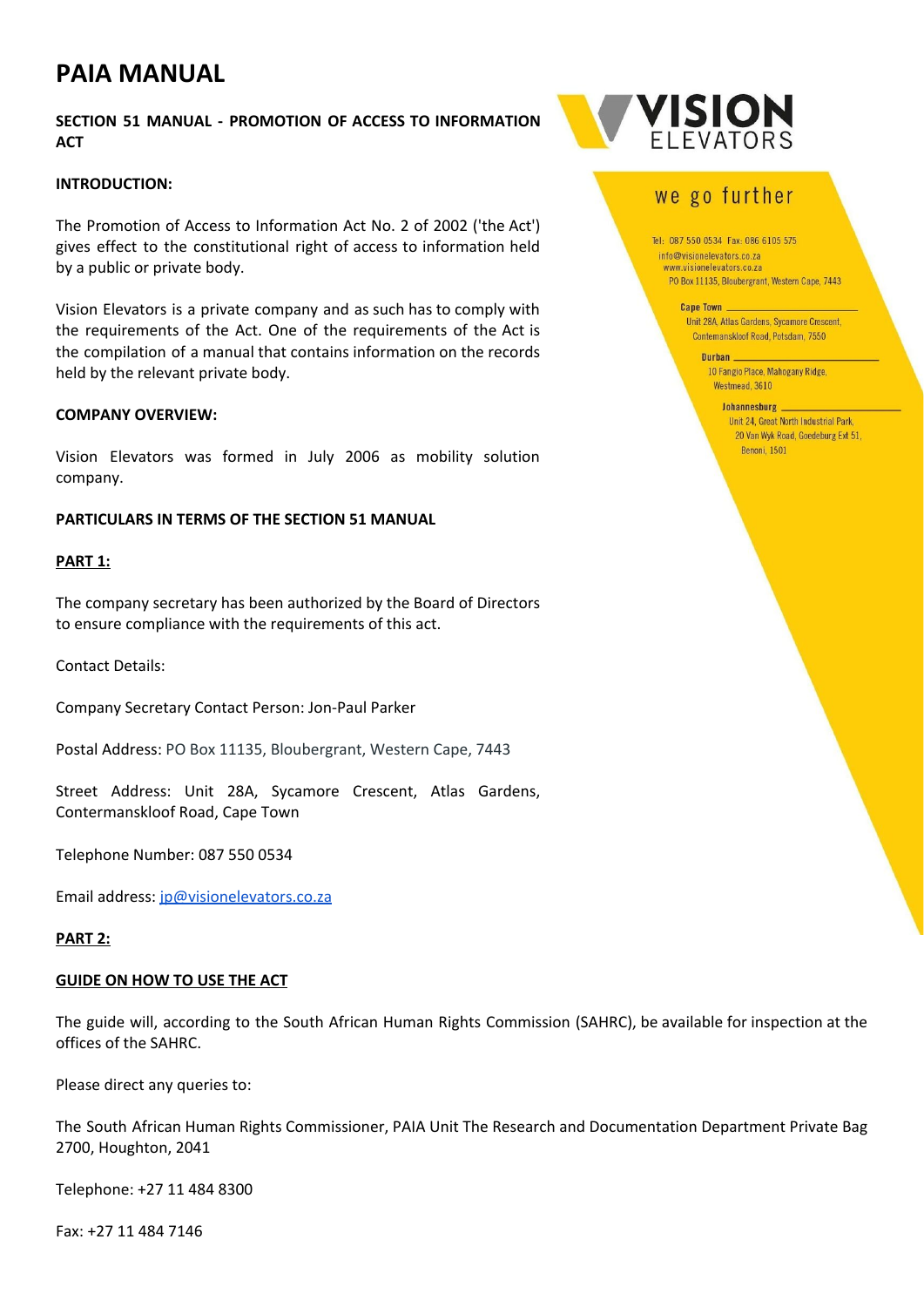Website: [www.sahrc.org.za](http://www.sahrc.org.za/)

Email: [PAIA@sahrc.org.za](mailto:PAIA@sahrc.org.za)

# **PART 3:**

### **COPY OF NOTICE**

No notice in terms of Section 52 (2) of the Act has been published.

#### **PART 4:**

#### **RECORDS HELD IN TERMS OF OTHER LEGISLATION**

Records as kept in accordance with the following legislation:

Human Resources:

- Basic Conditions of Employment Act # 3 or 1983
- Skills Development Levies Act # 9 of 1999
- Unemployment Insurance Act # 63 of 2001
- Workmen's Compensation Act # 30 of 1941
- Pension Fund Act # 24 of 1956 Medical Schemes Act # 131 of 1998
- Labour Relations Act # 66 of 1995

Accounting and Finance:

- Income Tax Act # 58 of 1962
- Value Added Tax Act #89 of 1991
- Public Accountants' and Auditors' Act # 80 of 1991

Company Secretarial and Administration:

- Companies Act # 61 of 1973
- Regional Services Councils Act # 109 of 1985

Safety:

● Occupational Health and Safety Act # 85 of 1973

#### **REQUESTS FOR ACCESS:**

The requester must use the prescribed form to make the request for access to a record. This must be made to the company secretary. This request must be made to the address, fax number or electronic mail address of the body concerned.

The requester must provide sufficient detail on the request form to enable the company secretary to identify the record and the requester. The requester should also indicate which form of access is required, and if any other manner is to be used to inform the requester and state the necessary particulars to be so informed.

The requester must identify the right that is sought to be exercised or to be protected and provide an explanation of why the requested record is required for the exercise or protection of that right.

If a request is made on behalf of another person, the requester must then submit proof of the capacity in which the requester is making the request to the satisfaction of the company secretary.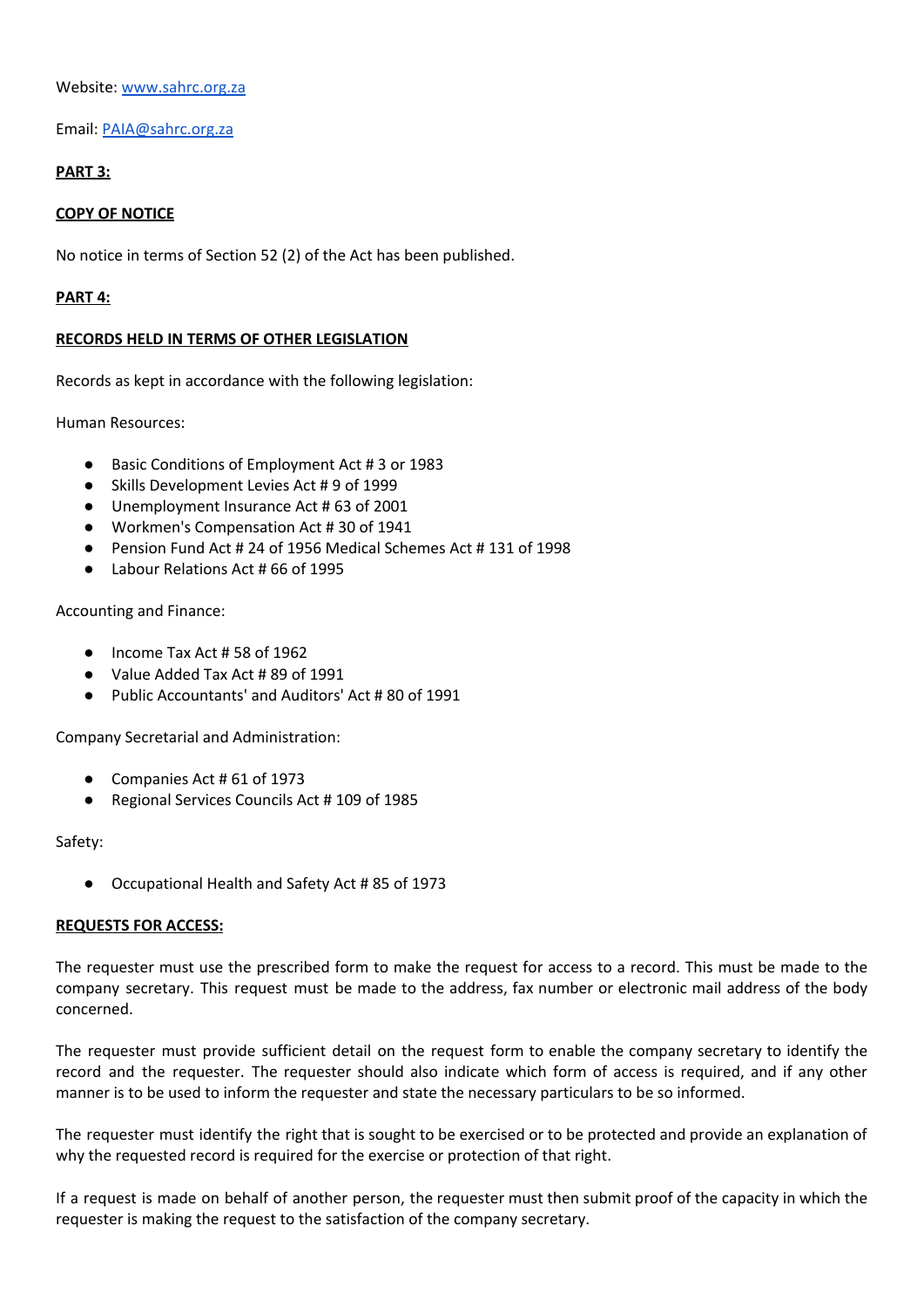#### **FEES:**

A requester who seeks access to a record containing personal information about that requester is not required to pay the request fee. Every other requester, who is not a personal requester, must pay the required request fee.

The company secretary must notify the requester (other than a personal requester) by notice, requiring the requester to pay the prescribed fee (if any) before further processing the request.

The fee that the requester must pay to a private body is R50. The requester may lodge an application to the court against the tender or payment of the request fee.

After the company secretary has made a decision on the request, the requester must be notified in the required form.

If the request is granted then a further access fee must be paid for the search, reproduction, preparation and for any time that has exceeded the prescribed hours to search and prepare the record for disclosure.

#### **RECORDS OF VISION ELEVATORS AND ITS RELATED ENTITIES:**

Records available:

- Financial and Tax
- Employee
- Information Management
- Internal Policies and Procedures
- Statutory and Secretarial
- Internal Correspondence
- General Correspondence
- Contracts and Agreements
- Insurance and Risk Management
- Technology
- Health and Safety
- Intellectual Property

#### **PART 5:**

#### **OTHER INFORMATION:**

The Minister of Justice and Constitutional Development has not made any regulations in this regard.

## **PART 6:**

#### **AVAILABILITY OF THE MANUAL:**

The manual is also available for inspection during office hours at the offices of Vision Elevators. Copies are available from the SAHRC.